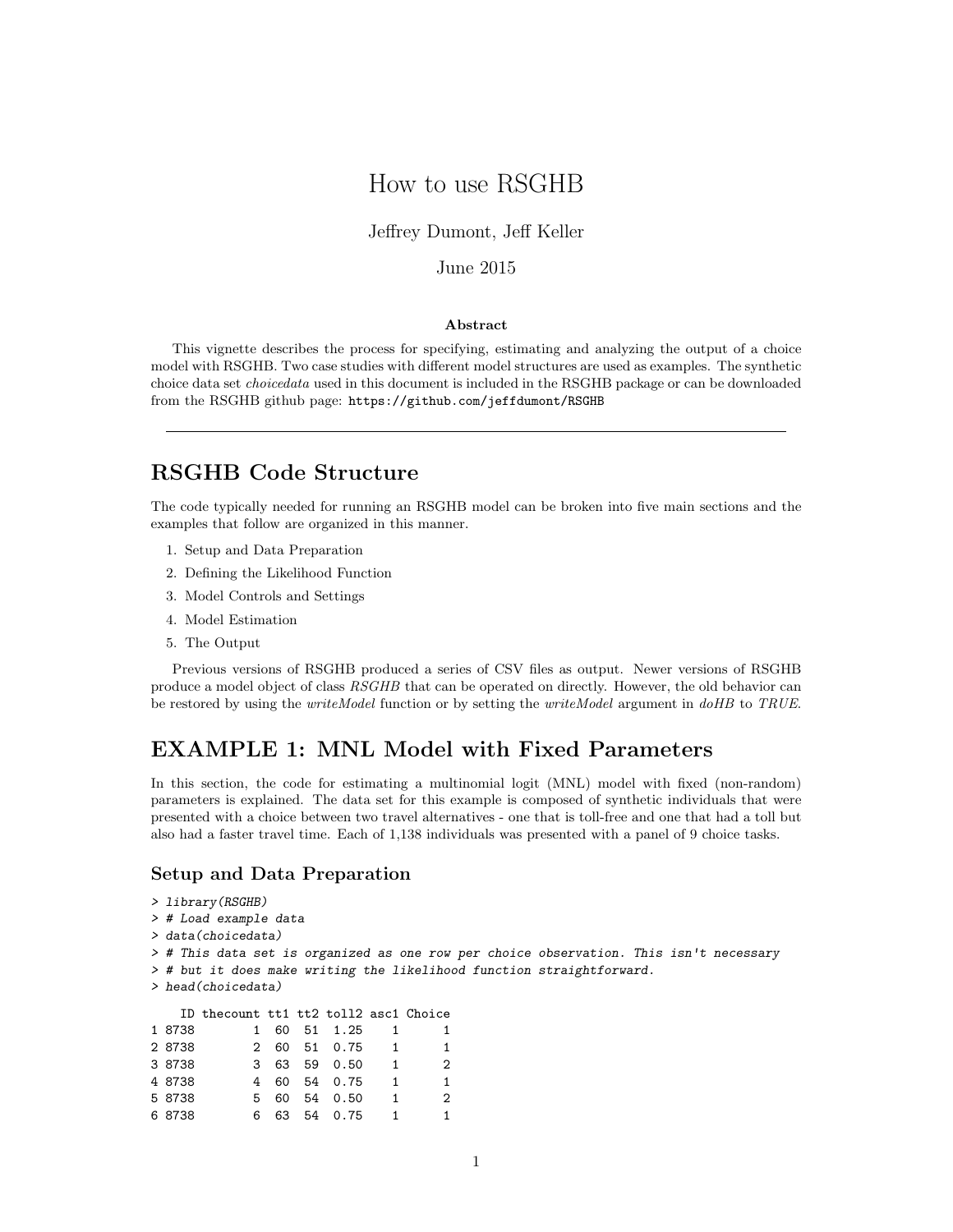```
> # Any variables or transformations of variables from the choicedata data.frame that are
> # needed for evaluating the likelihood function can be extracted as a series of vectors
> # for convenience (e.g., TT1, TT2, TOLL2). Alternatively, the likelihood function could
> # refer to the choicedata data.frame directly. In this example, each alternative is
> # defined by travel times and toll costs.
> TT1 <- choicedata$tt1
> TT2 <- choicedata$tt2
> TOLL2 <- choicedata$toll2
> # Similarly for the vectors of choices. Note that in this example, there are only two
> # alternatives. Dummying coding the choice vector is not necessary but again makes
> # writing the likelihood function straightforward.
> choice1 <- (choicedata$Choice==1)
> choice2 <- (choicedata$Choice==2)
> # Frequency of choices
> table(choicedata$Choice)
   1 2
6682 3560
>
```
# Defining the Likelihood Function

The estimation routine expects a user-specified *likelihood* function that accepts two arguments,  $fc$  and  $b$ , that, in concert with the choice data, returns a vector of probabilities of length equal to the number of total choice tasks across all respondents. With 1,138 respondents and 9 choice tasks each, the *likelihood* function should return a vector of length 1,138\*9=10,242 in this case.

The  $fc$  argument is a vector of fixed coefficients (they do not vary across individuals). The  $b$  argument is a matrix of individual coefficients which are generated from the random coefficients in the model. The b matrix is discussed in more detail in Example 2.

It is important to note that the structure of the likelihood function and choice data set is arbitrary, and completely up to the user, so long as the *likelihood* function accepts  $fc$  and  $b$  as arguments and returns a vector of probabilities of appropriate length. However, the likelihood function is the most computationally taxing part of the estimation process, so coding this function efficiently is essential to reducing the run time of the model.

```
> # The likelihood function
> likelihood <- function(fc, b) {
+
+ # Assign fixed parameters to named variables for convenience
+ cc \leq 1
+ ASC1 <- fc[cc]; cc <- cc + 1
+ Btime \leftarrow fc[cc]; cc \leftarrow cc + 1
+ Btoll \leftarrow fc[cc]; cc \leftarrow cc +1+
+ # Utility functions
+ v1 <- ASC1 + Btime * TT1
    v2 <- Btime * TT2 + Btoll * TOLL2
+
+ # MNL probability statement
+ p \leftarrow (exp(v1) * choice1 + exp(v2) * choice2) / (exp(v1) + exp(v2))+
+ return(p)
+ }
```
### Model Controls and Settings

There are a number of options and settings for controlling the model estimation process. Please see the help file for *doHB* for more details. Note that most controls have default values and do not need to be directly specified if the default is acceptable.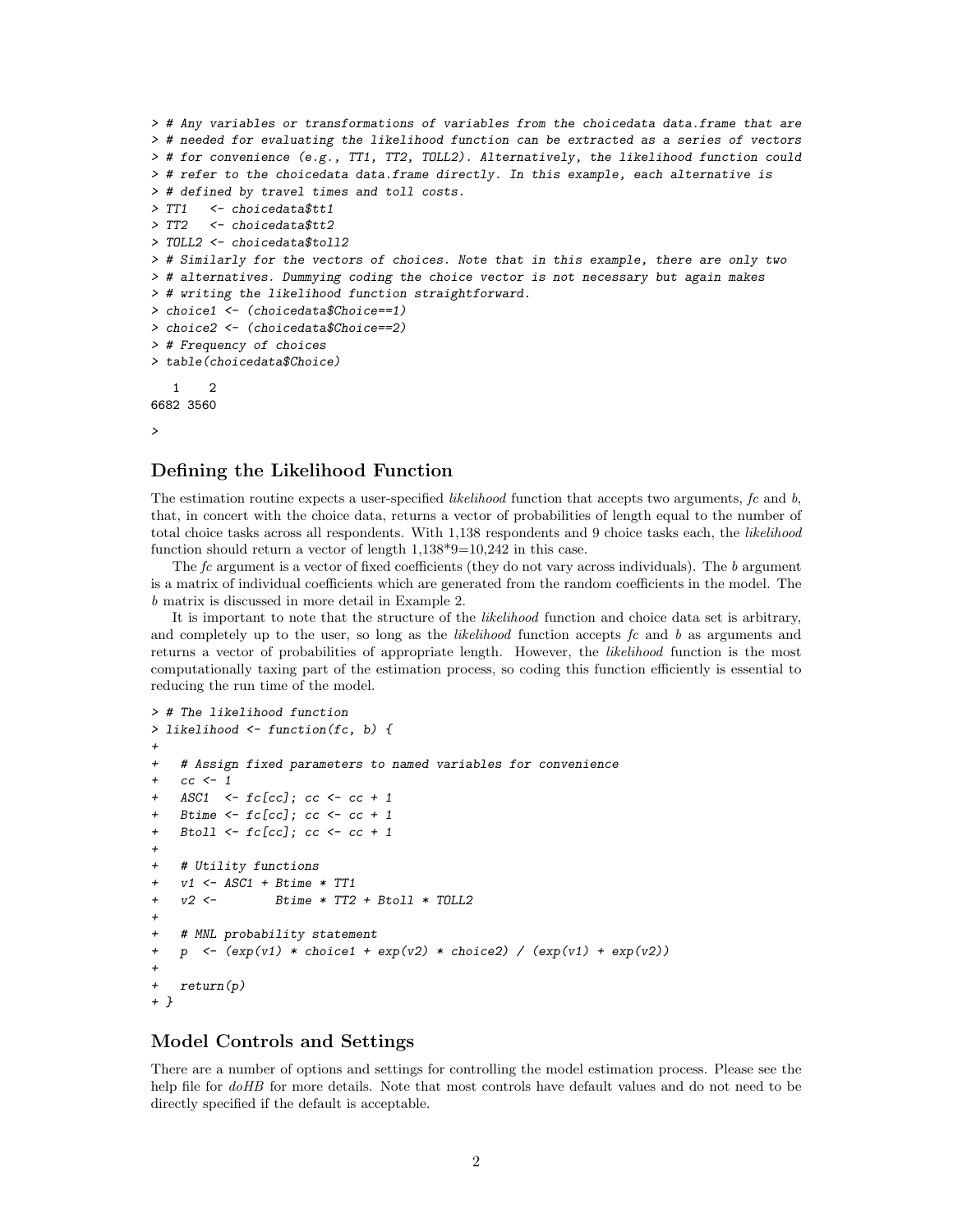```
> ### Setting control list for estimation (see ?doHB for more estimation options)
>
> # The model name/description
> modelname <- "MNL"
> # gVarNamesFixed contains the names for the fixed (non-random) variables in the model
> # These will be used in the output and also when displaying iteration detail to
> # the screen
> gVarNamesFixed <- c("ASC1", "BTime", "BCost")
> # FC contains the starting values for the fixed coefficients
> FC < -c(0, 0, 0)> # gNCREP contains the number of iterations to use prior to convergence
> gNCREP <- 2500
> # gNEREP contains the number of iterations to keep for averaging after convergence
> # has been reached
> gNEREP <- 2500
> # gNSKIP contains the number of iterations between retaining draws for averaging
> gNSKIP <-1> # gINFOSKIP controls how frequently to print info about the iteration process
> gINFOSKIP <- 10
> # gSeed ensures reproducible results
> gSeed <- 1987
> # To simplify the doHB function call, all of the control arguments are placed in
> # a single list that can be passed directly to doHB
> control <- list(modelname = modelname,
                gVarNamesFixed = gVarNamesFixed,FC = FC,
+ gNCREP = gNCREP,
+ gNEREP = gNEREP,
+ gNSKIP = gNSKIP,
+ gINFOSKIP = gINFOSKIP,
+ gSeed = gSeed)
>
```
# Model Estimation

To start the model estimation process, the analyst passes the likelihood function, choicedata data.frame, and the control list to the doHB function.

```
model <- doHB(likelihood, choicedata, control)
```
Note that the only requirement of the *choicedata* data.frame is that it contains a column ID which identifies the individuals associated with the vector of probabilities returned by the likelihood function.

The *doHB* function will perform a series of diagnostic tests on the model inputs to catch common errors in model setup. It also provides basic summary statistics of the choice data and model. Before estimation begins, an optional confirmation prompt allows the user to cancel the model estimation if needed.

During estimation, current estimates of the Markov Chains will be plotted to the screen. This plot is updated based on the control parameter  $gINFOSKIP$  (Figure 1). In addition, numerical iteration details are provided in the R Console. Printing and plotting during model estimation takes time, so increasing gINFOSKIP will reduce estimation time.

#### The Output

The doHB function returns a model object of class RSGHB. See ?doHB for a detailed description of the components of an RSGHB class model object.

In addition to the modeling controls and settings, the model object includes an *iter.detail* component that contains model statistics at every gINFOSKIPth iteration. These can be used to assess whether the model has converged. This model has only fixed parameters, so only the Log-Likelihood, Root-Likelihood (RLH), and Acceptance Rate for the fixed parameters are meaningful.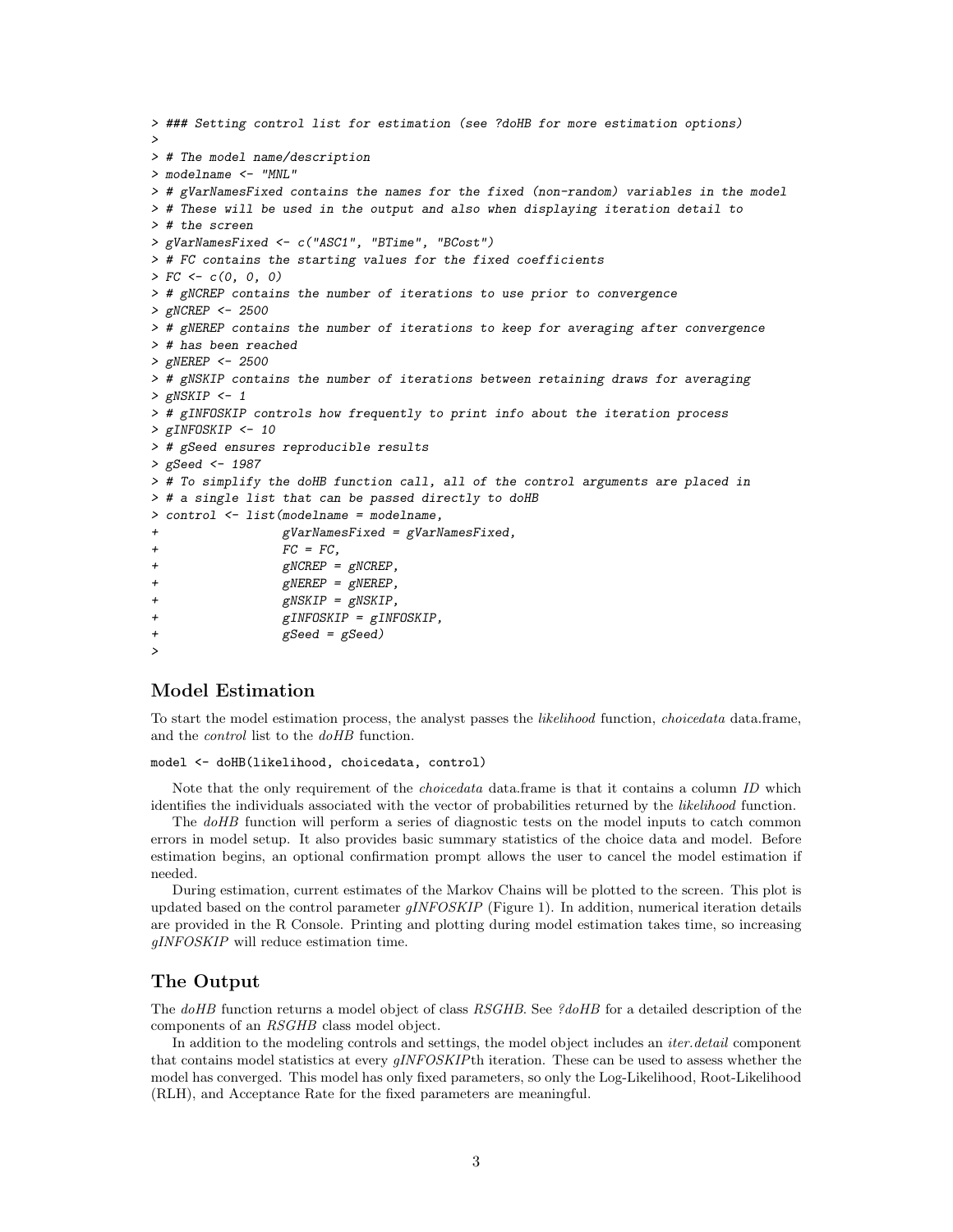



**Markov Chains** 

```
>
```
The RSGHB plot method visualizes these model statistics conveniently.

> # Plot model statistics > plot(model) >

Similarly, supplying the type argument to the plot method will plot the fixed parameter estimates, which are contained in the  ${\cal F}$  component of the model object.

```
> # Plot parameter estimates (see ?plot.RSGHB for more uses)
> plot(model, type = "F")
>
```
7 0 NA

# EXAMPLE 2: MNL Model with Random Coefficients

In this section, we expand on the model estimated in Example 1 by allowing the coefficients to vary across the individuals in our dataset. This type of model is referred to by many names - Random Coefficients Logit, Random Parameters Logit or Mixed Logit.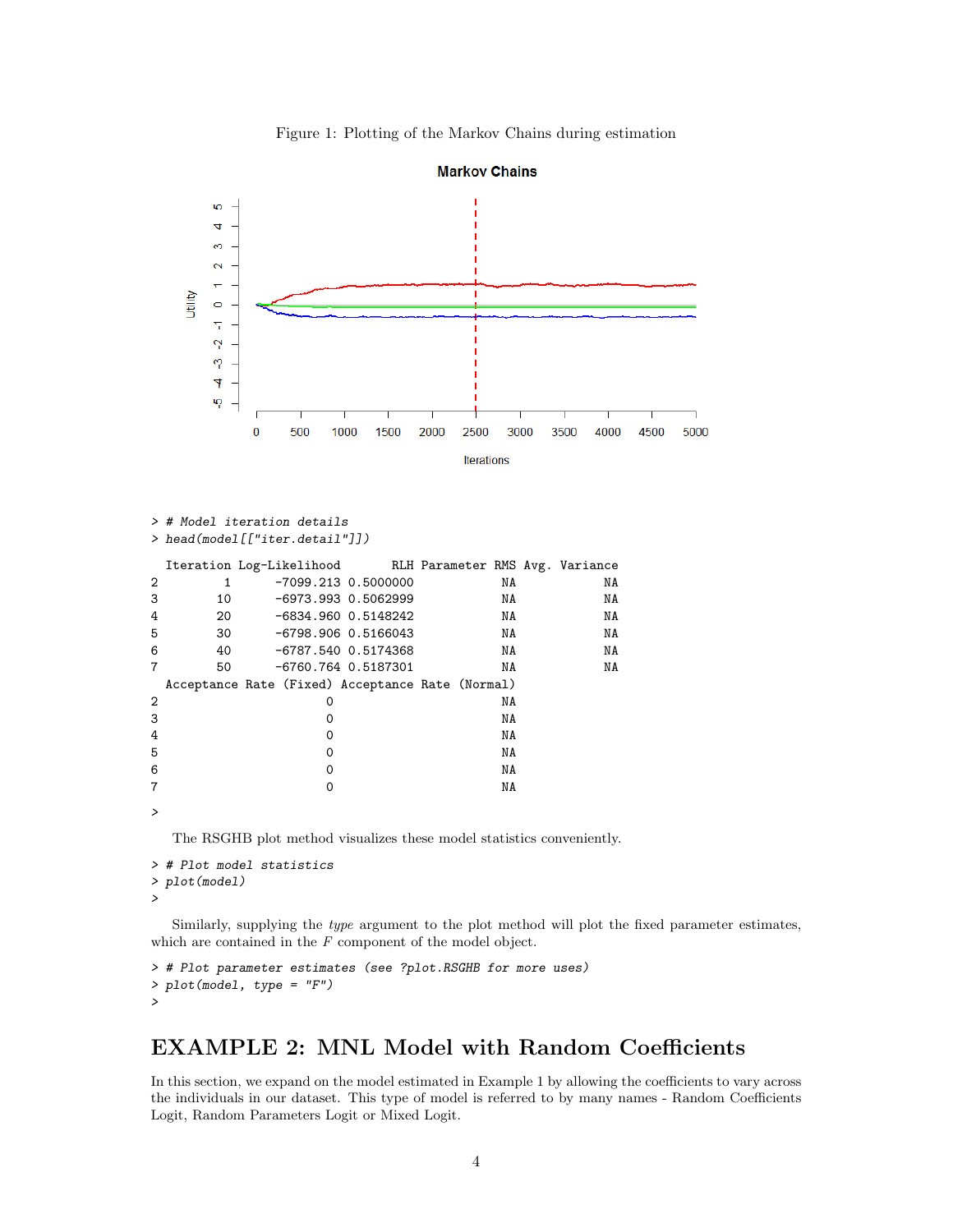## Setup and Data Preparation

The setup and data preparation are identical to Example 1.

## Defining the Likelihood Function

To introduce random effects into the model, the  $b$  matrix is used in place of the  $fc$  vector in the coding of the likelihood function. The b matrix contains the individual conditionals for the sample-level random coefficients. The matrix b has one row per choice task (associated with the vector of probabilities returned by the likelihood function) and one column for each of the random parameters.

```
> likelihood <- function(fc, b) {
+
+ # Note that the fc argument is still supplied, but is unused
+
+ # Using b instead of fc is the only change
+ cc <-1+ ASC1 <- b[, cc]; cc <- cc + 1
+ Btime <- b[, cc]; cc <- cc + 1
+ Btoll <- b[, cc]; cc <- cc + 1
+
+ # Utility functions
+ v1 <- ASC1 + Btime * TT1
+ v2 <- Btime * TT2 + Btoll * TOLL2
+
+ # MNL probability statement
+ p <- (exp(v1) * choice1 + exp(v2) * choice2) / (exp(v1) + exp(v2))+
+ return(p)
+ }
>
```
# Model Controls and Settings

A few more controls can be supplied to the doHB function when random parameters are to be estimated.

```
> ### Setting control list for estimation (see ?doHB for more estimation options)
>
> # The model name/description
> modelname <- "MMNL"
> # gVarNamesNormal provides names for the random parameters in the same way
> # gVarNamesFixed does for the fixed parameters
> gVarNamesNormal <- c("ASC1","BTime","BCost")
> # svN contains the starting values for the means of the normal distributions for each
> # of the random parameters
> svN <- c(0, 0, 0)
> # gDIST specifies the type of continuous distribution to use for the random parameters
> # gDIST must have an entry for each value in gVarNamesNormal
> # The options are:
> # 1. normal
> # 2. log-nomal
> # 3. negative log-normal
> # 4. normal with all values below zero massed at zero
> # 5. normal with all values greater than zero massed at zero
> # 6. Johnson SB with a specified min and max
>
> # In this example, normal distributions are used for all 3 parameters
> gDIST <- c(1, 1, 1)
> # gNCREP contains the number of iterations to use prior to convergence
> gNCREP <- 2500
```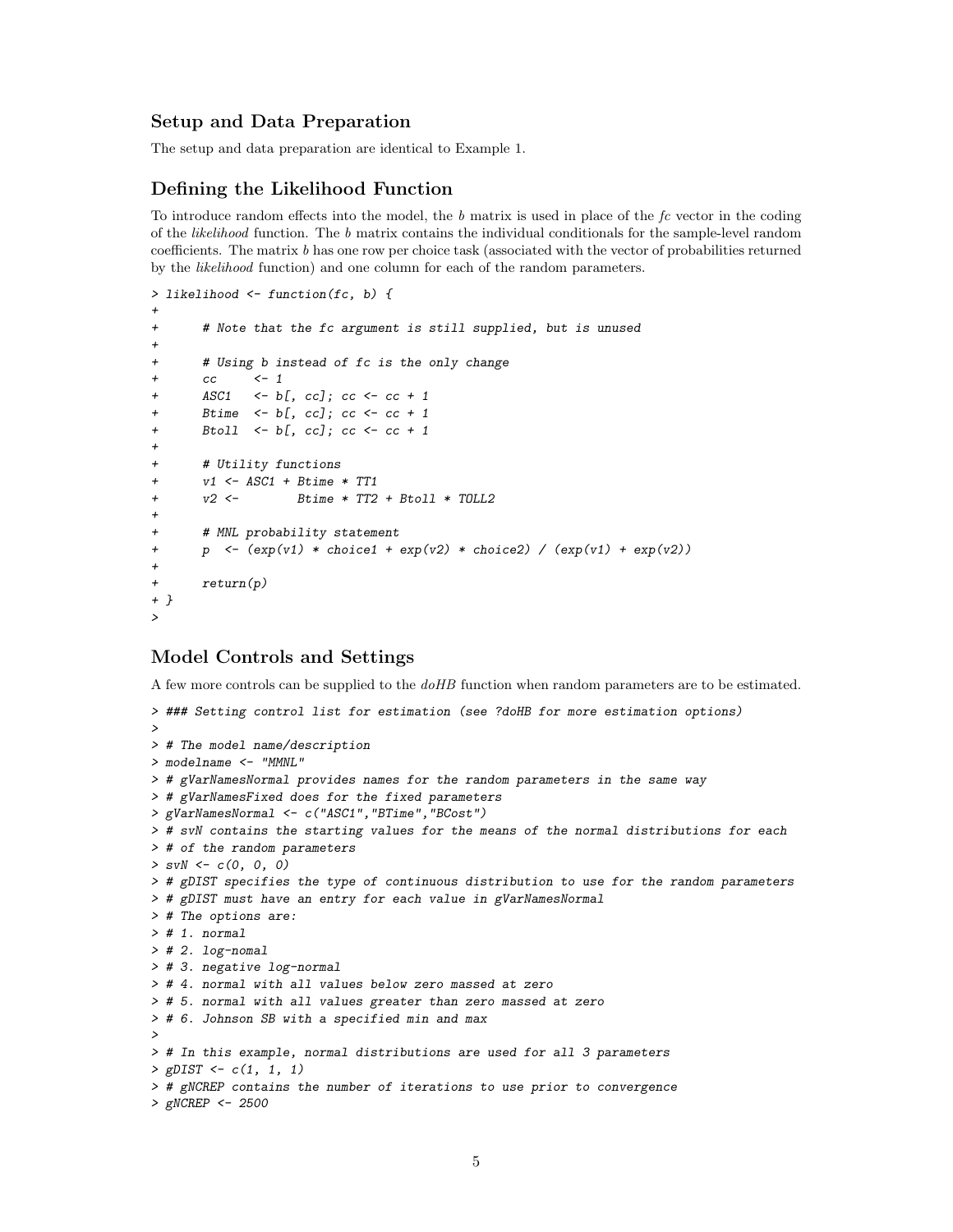



> # gNEREP contains the number of iterations to keep for averaging after convergence > # has been reached > gNEREP <- 2500 > # gNSKIP contains the number of iterations between retaining draws for averaging  $>$  gNSKIP  $<-1$ > # gINFOSKIP controls how frequently to print info about the iteration process > gINFOSKIP <- 10 > # gSeed ensures reproducible results > gSeed <- 1987 > # To simplify the doHB function call, all of the control parameters are placed in > # a single list that can be passed directly to doHB > control <- list(modelname = modelname, + gVarNamesNormal = gVarNamesNormal, + gDIST = gDIST, +  $s \nabla N = s \nabla N$ , + gNCREP = gNCREP, + gNEREP = gNEREP, + gNSKIP = gNSKIP, + gINFOSKIP = gINFOSKIP, + gSeed = gSeed) > >

#### Model Estimation

As in Example 1, the model estimation process is initiated with the analyst supplying the likelihood function, *choicedata* data.frame, and the *control* list to the  $doHB$  function.

```
model <- doHB(likelihood, choicedata, control)
```
In this model, the Markov Chain values plotted represent the means of the underlying normals for the random parameters (Figure 2).

### The Output

The RSGHB model object has more components in the case of a random or mixed effects model.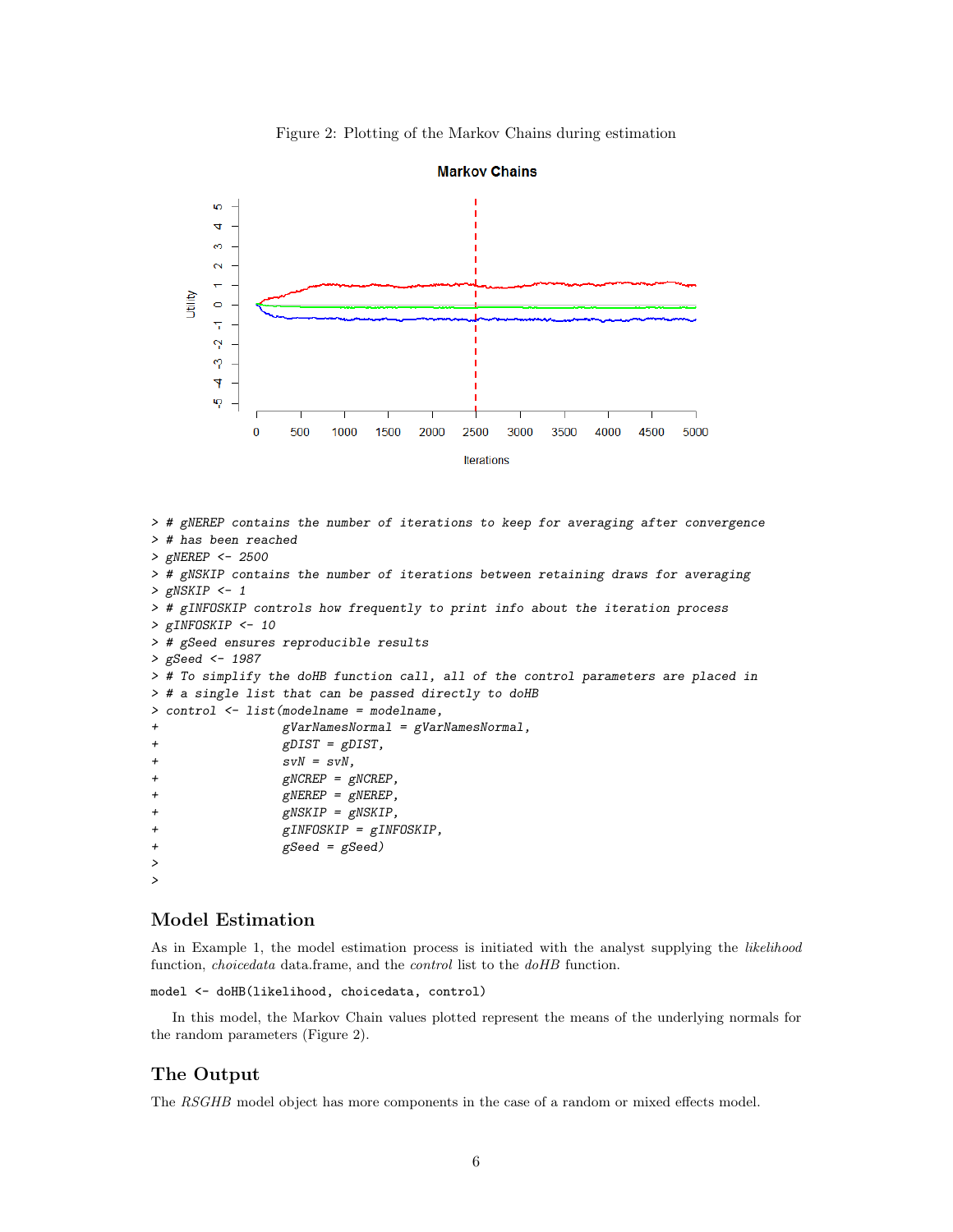The *iter.detail* component now contains the additional model statistics: Parameter Root Mean Square (RMS) and Average Variance at each stored iteration.

```
> # Model iteration details
> head(model[["iter.detail"]])
 Iteration Log-Likelihood RLH Parameter RMS Avg. Variance
2 1 -6875.096 0.5138458 0.1922419 0.03770582
3 10 -6530.749 0.5339567 0.2072798 0.04383990
4 20 -6408.916 0.5408803 0.2142815 0.04904044
5 30 -6348.262 0.5436143 0.2219182 0.05375706
6 40 -6286.665 0.5465279 0.2487251 0.07010541
7 50 -6294.444 0.5462534 0.2610000 0.07945012
 Acceptance Rate (Fixed) Acceptance Rate (Normal)
2 NA 0.2390158
3 NA 0.6485062
4 NA 0.4753954
5 NA 0.3014060
6 NA 0.2970123
7 NA 0.2943761
> # Plot model statistics
> plot(model)
>
```
The A component contains the sample-level means of the underlying normal. These can be plotted with the plot method.

```
> # Sample-level means
> head(model[["A"]])
```

|                              |  |  | iteration ASC1 BTime                 | BCost |  |  |
|------------------------------|--|--|--------------------------------------|-------|--|--|
| [1,]                         |  |  | 2501 0.9621848 -0.1545391 -0.8139106 |       |  |  |
| [2,]                         |  |  | 2502 0.9545125 -0.1551021 -0.8220994 |       |  |  |
| $\lceil 3.1 \rceil$          |  |  | 2503 0.9609168 -0.1579467 -0.8365826 |       |  |  |
| [4,]                         |  |  | 2504 0.9566381 -0.1483454 -0.8112167 |       |  |  |
| [5.1]                        |  |  | 2505 0.9680402 -0.1513544 -0.7950746 |       |  |  |
| [6.1]                        |  |  | 2506 0.9622336 -0.1548498 -0.8074830 |       |  |  |
| > # Plot sample-level means  |  |  |                                      |       |  |  |
| $> plot (model, type = "A")$ |  |  |                                      |       |  |  |

```
>
```
The B component contains the average, across iterations, of the individual level draws for the underlying normals for the random parameters. The Bsd component provides the standard deviations of those individual draws.

```
> # Average individual-level draws
> head(model[["B"]])
    Respondent ASC1 BTime BCost
[1,] 8738 1.0119798 -0.09908077 -0.7448113
[2,] 8740 0.9533854 -0.23637974 -0.7373689
[3,] 8741 0.7781766 -0.19232956 -0.6846307
[4,] 8742 1.0318069 -0.16275203 -0.7602587
[5,] 8744 0.8773973 -0.19977816 -0.8263802
[6,] 8745 1.0682132 -0.16297200 -0.8633892
> # Standard deviations of individual-level draws
> head(model[["Bsd"]])
```

|                     | Respondent | ASC1 | <b>BTime</b>                        | BCost |
|---------------------|------------|------|-------------------------------------|-------|
| $\lceil 1.1 \rceil$ |            |      | 8738 0.3858823 0.09542189 0.3982313 |       |
| $\lceil 2.1 \rceil$ |            |      | 8740 0.3906552 0.09246645 0.3686650 |       |
| $\lceil 3.1 \rceil$ |            |      | 8741 0.4204022 0.09383012 0.3722527 |       |